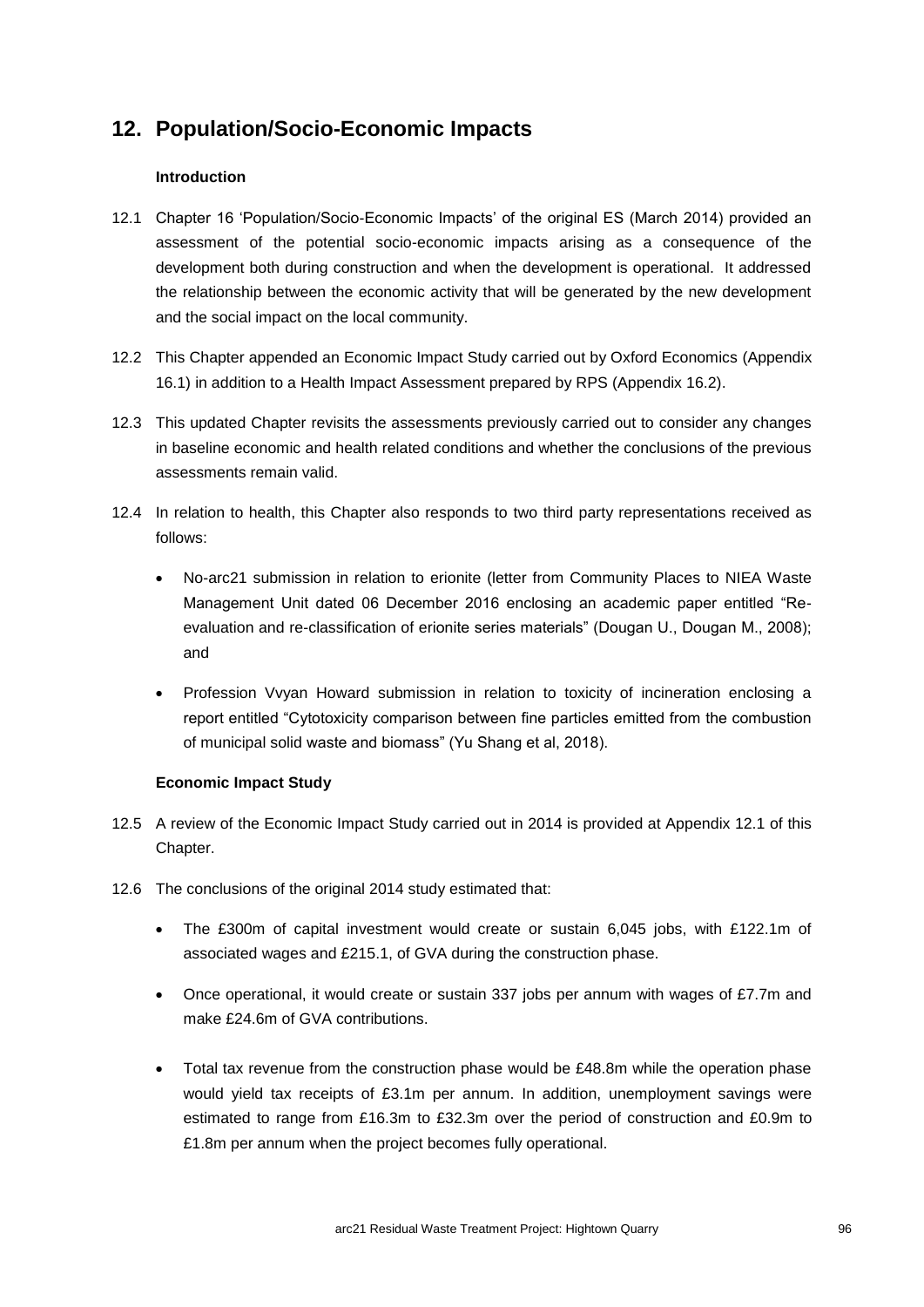- 12.7 It was also found that the investment supported existing environment and economic policy / targets and would provide a much-needed injection of economic demand in an economy facing a challenging outlook.
- 12.8 The original study has been reviewed in light of new data, recent developments and future economic trends.
- 12.9 It has considered that based on updated approaches to quantifying local impacts, economic multipliers are likely to be lower. That said, the proposed investment still provides a significant net economic benefit to the local and regional economies.
- 12.10 It is also recognised that the current economic environment is different from that assessed previously. While employment growth has out-performed expectations, it has not been accompanied by growth in real wages. In addition, the uncertainty of Brexit has resulted in falling private sector investment across the UK. In addition, although unemployment is lower than expected, there remains a significant and growing group of working age people inactive therefore there is still capacity to absorb the proposed investment.
- 12.11 The most up-to-date data does not significantly alter the basis of the assessment or the robustness of the conclusions of the previous study. The forecasts are not materially different from those in the original assessment. It is still expected that Northern Ireland will experience subdued employment growth over the forecast period, but this is now expected to be accompanied with lower real wages and slower wage growth. Consequently, multi-millionpound investments by the private sector are just as important now (if not more so) than when the original study was undertaken.
- 12.12 The proposed development continues to be consistent with environmental and economic policy and will bring a net positive economic benefit to Northern Ireland during a time of subdued growth as per the original conclusions.

### **Health Impact Assessment**

- 12.13 A review of the Health Impact Assessment carried out in 2014 is provided at Appendix 12.2 of this Chapter.
- 12.14 The findings of the original HIA concluded that the proposed development did not constitute a significant risk to local community health subject to the regulatory environmental standards set in place to protect health. Furthermore, the HIA demonstrated that the proposed development represents an enhancement in terms of delivering a net beneficial effect on local health as a result of the direct, indirect and induced socio-economic benefits associated with the diversion of waste from landfill.
- 12.15 It is the purpose of the HIA review to consider:
	- any change in the regulatory or policy requirement for the assessment of health;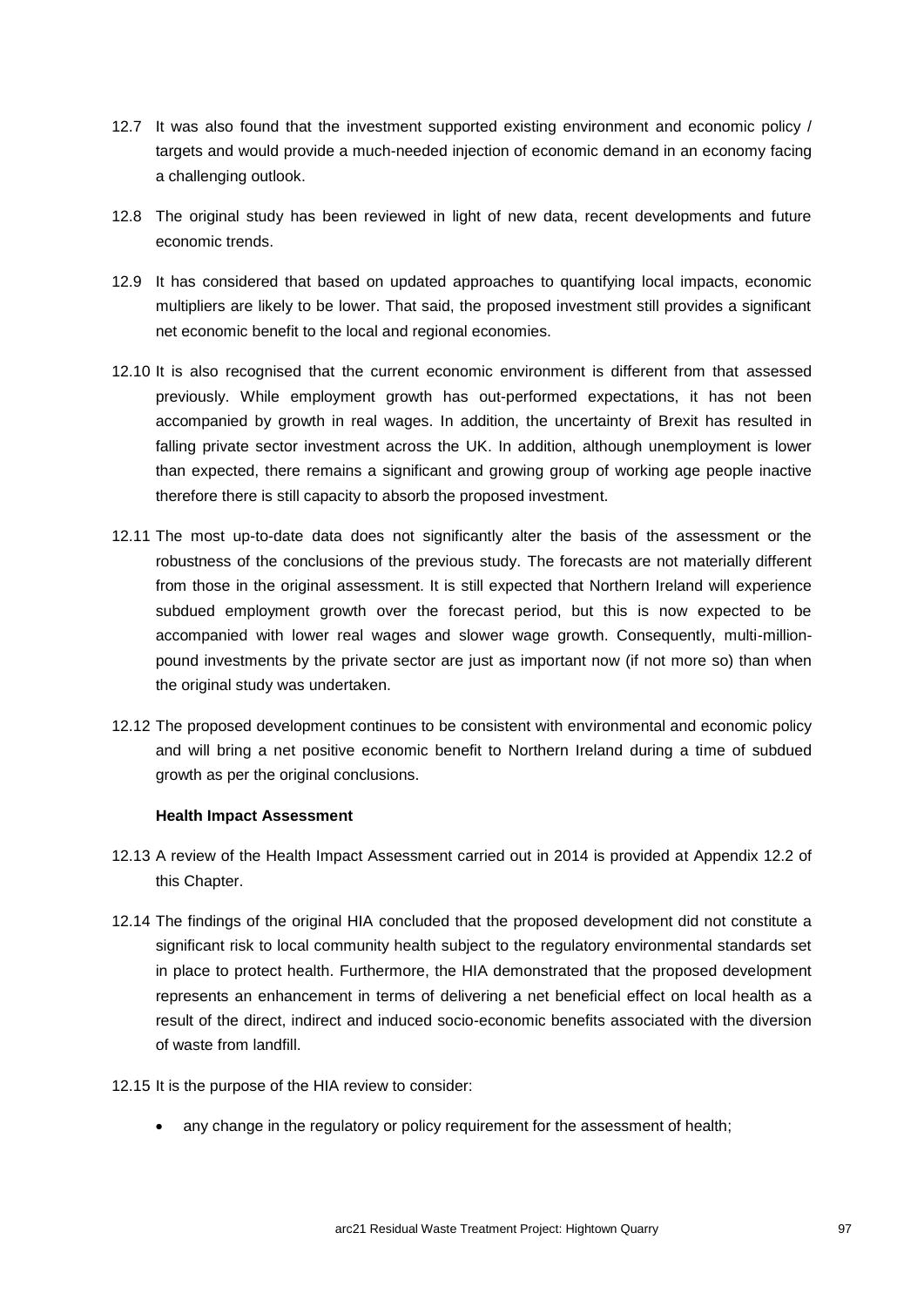- any material change in baseline conditions, that might influence community sensitivity or the assessment parameters and outputs;
- any material change to the supporting health evidence base;
- any material change to the supporting technical inputs (i.e. air quality noise, transport) undergoing a similar review and update where appropriate;
- consideration of any additional third party representations that have been received 1) in respect of erionite and health implications, and 2) toxicity of incineration;
- any new health concerns or opportunities to consider; and
- any change in the cumulative impact assessment.
- 12.16 Since the original submission, the core change to the regulatory planning process has been the transposition of the EU EIA Directive that called to reinforce the consideration of health within EIA. The best practice applied within the original application was therefore five years ahead of current practice and any EU, UK regulatory and NI policy requirement. The original HIA meets the current EIA regulatory requirement in that it remains a proportionate, appropriately scoped and robust health assessment that was fully integrated within the regulatory assessment and decision making process from the outset.
- 12.17 The HIA applied a series of nationally collected demographic health and health care statistics to provide a platform to the assessment and to further explore individual circumstance that might establish heightened sensitivity to any particular hazard; result in a disproportionate outcome; or form a barrier to any benefit uptake.
- 12.18 The 2011 census data formed the core to the assessment, and remains appropriate as the latest available census available. The supporting data used to drill down into specific health determinants and triangulate a judgement on community sensitivity, has however, been updated. A review of the more recent data indicates that the original community profile remains appropriate, where site setting has not materially changed and the health trend continues to improve.
- 12.19 This reinforces the original baseline, where local communities are still not considered particularly sensitive to environmental health pathways. Furthermore, at the time of the original assessment, there was some concern that new communities from residential development had not been fully captured by national statistics and might be omitted from the assessment.
- 12.20 The approach taken to address this issue at the time was to apply the highest burden of poor health and to grossly overestimate local population number. This precautionary approach remains appropriate, and remains more than sufficient to account for any population growth since the 2014 HIA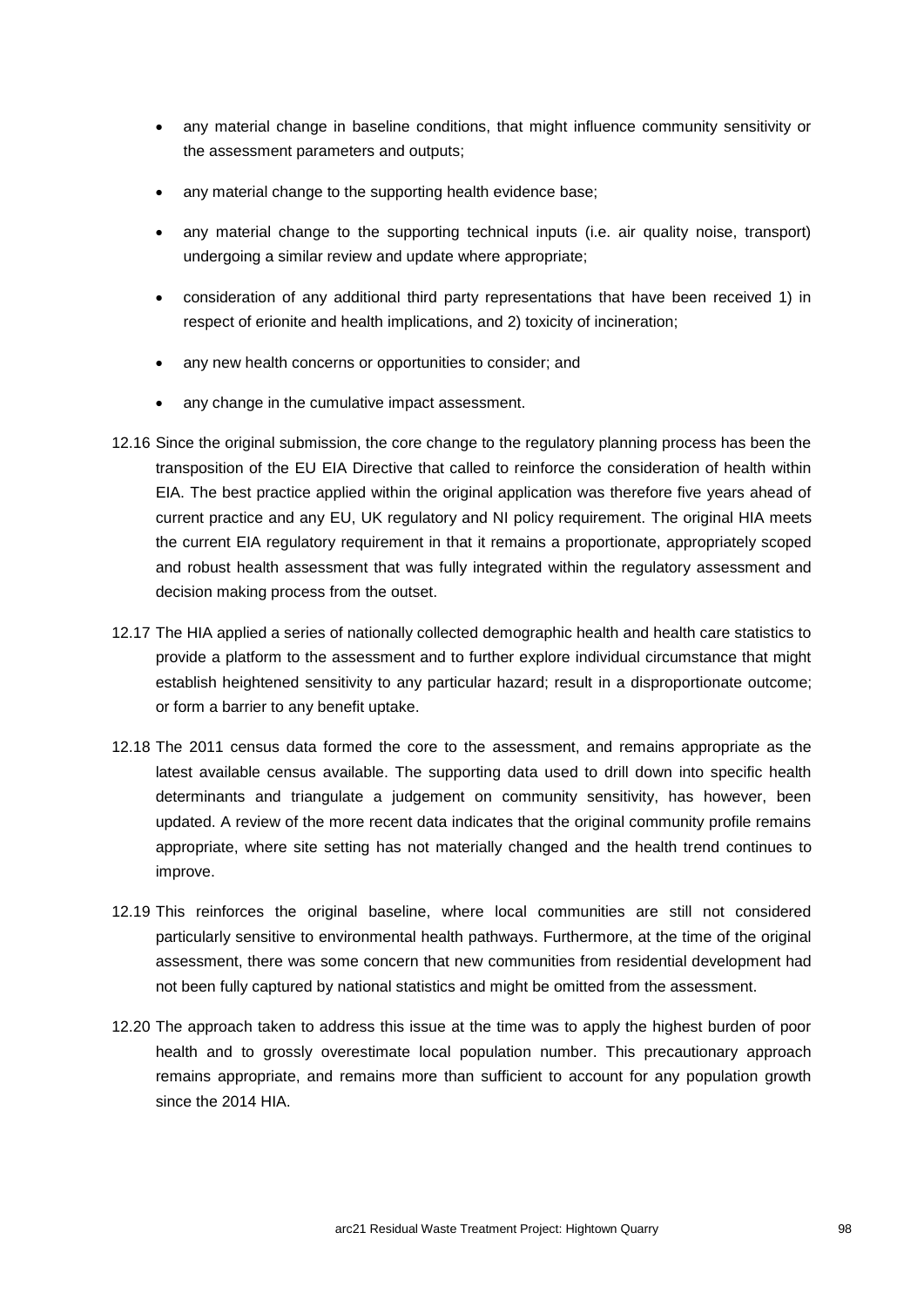- 12.21 Since the original HIA, the scientific health evidence base on air, noise, transport and socioeconomic impacts has continued to develop. However, it remains the case that the underlying evidence base applied remains appropriate, and has if anything, been reinforced.
- 12.22 The main change to the supporting evidence base has been the completion of the PHE commissioned research on any potential risk to infant health in proximity to modern Energy from Waste facilities. As shown below, this research has since concluded, and again reinforces PHE's position, that modern EfW's constitute a negligible impact to air quality and no measurable impact to health:

*"There was no excess risk in relation to any of the outcomes investigated during pregnancy or early life of either mean modelled MWI PM10 or proximity to an MWI.*

*Conclusions: We found no evidence that exposure to PM10 from, or living near to, an MWI operating to current EU standards was associated with harm for any of the outcomes investigated."* 

- 12.23 This new evidence reinforces the findings of the HIA. On the above basis, the supporting evidence base and individual assessment protocols remain appropriate, and no supplementation is required.
- 12.24 As detailed in the original HIA, the assessment drew from and built upon a number of overlapping technical disciplines, most notably air quality, noise and transport. Any material change to these assessments would therefore warrant a review, and where appropriate a health addendum.
- 12.25 The updates to the air quality, noise and transport as part of this Addendum (see Chapters 8- 10) have been reviewed and as the various inputs and conclusions have not materially changed, the findings of the original HIA stand.
- 12.26 Consideration has also been given to the third party representations received in relation to the alleged presence of erionite material on-site and the toxicity of incineration.
- 12.27 A geological site survey and laboratory analysis has been conducted (Appendix 4.3) to explore if erionite is present and investigate any potential risk to occupational or human health.
- 12.28 The study concludes that erionite was not found in the areas where it would be most plausible, and in its absence there is no credible risk to occupational or public health. Notwithstanding the absence of the mineral, a further precautionary approach has been taken to further safeguard the health and wellbeing of staff and neighbouring communities alike through an enhanced Construction Environmental Management Plan (Appendix 4.4).
- 12.29 When considering how the consented development will effectively sterilise the use of the site as an active quarry and in light of the enhanced mitigation and monitoring offered in the absence of any proven hazard it can be concluded that the construction and operation of the facility does not present any material risk to public health.